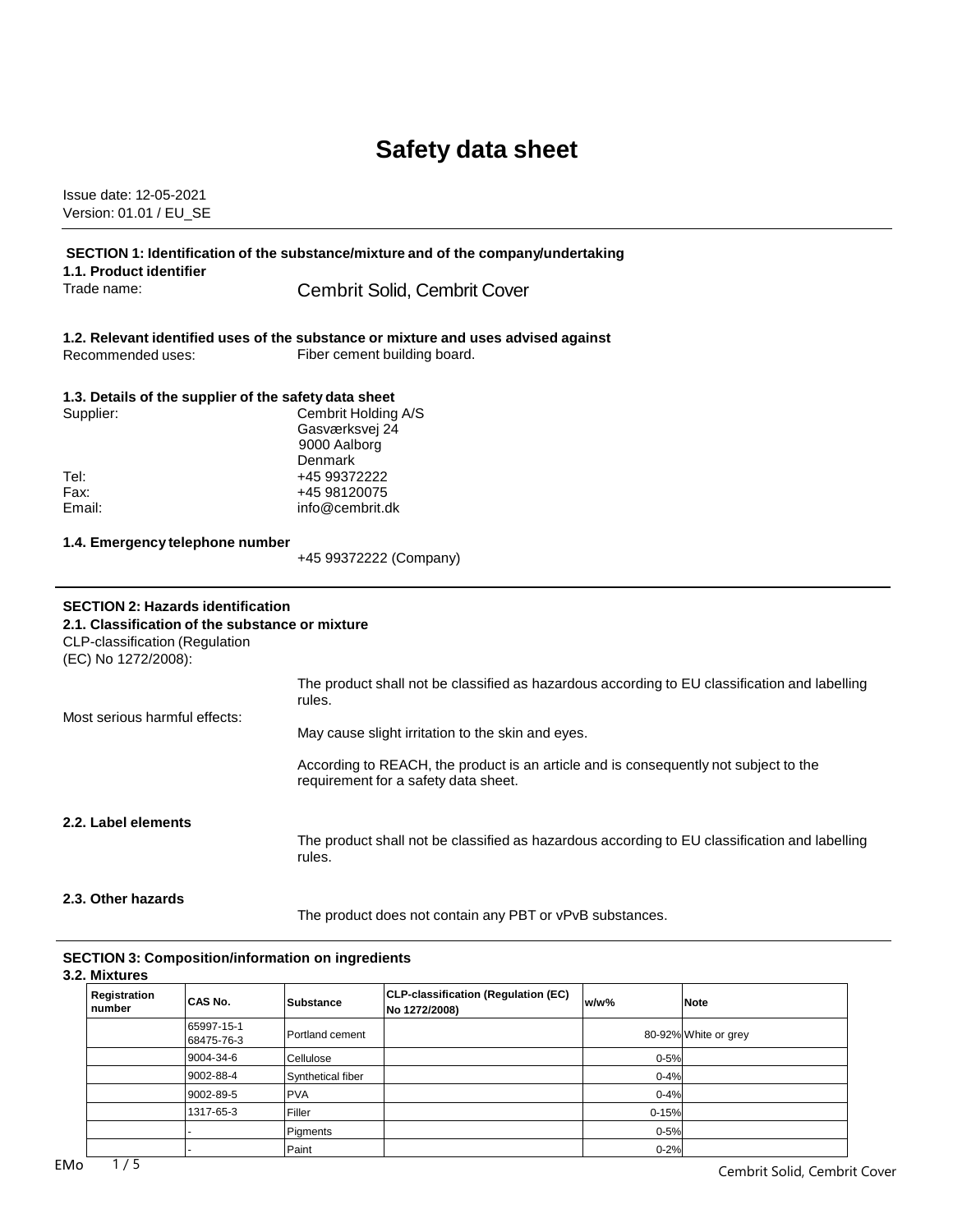| <b>SECTION 4: First aid measures</b><br>4.1. Description of first aid measures     |                                                                                                                                                     |
|------------------------------------------------------------------------------------|-----------------------------------------------------------------------------------------------------------------------------------------------------|
| Inhalation:                                                                        | Seek fresh air. Seek medical advice in case of persistent discomfort.                                                                               |
| Ingestion:                                                                         | Wash out mouth thoroughly and drink 1-2 glasses of water in small sips. Seek medical advice<br>in case of discomfort.                               |
| Skin:                                                                              | Wash skin with soap and water. Seek medical advice in case of persistent discomfort.                                                                |
| Eyes                                                                               | Flush with water (preferably using eye wash equipment) until irritation subsides. Seek medical<br>advice if symptoms persist.                       |
| Other information:                                                                 | When obtaining medical advice, show the safety data sheet or label.                                                                                 |
|                                                                                    | 4.2. Most important symptoms and effects, both acute and delayed<br>May cause slight irritation to the skin and eyes.                               |
|                                                                                    | 4.3. Indication of any immediate medical attention and special treatment needed<br>Treat symptoms. No special immediate treatment required.         |
| <b>SECTION 5: Firefighting measures</b>                                            |                                                                                                                                                     |
| 5.1. Extinguishing media<br>Suitable extinguishing media                           | The product is not directly flammable. Choose extinguishing agents based on the surrounding<br>fire.                                                |
| Unsuitable extinguishing media                                                     | Do not use water stream, as it may spread the fire.                                                                                                 |
| 5.2. Special hazards arising from the substance or mixture                         | The product is not directly flammable. Avoid inhalation of vapour and fumes - seek fresh air.                                                       |
| 5.3. Advice for firefighters                                                       | Wear Self-Contained Breathing Apparatus (SCBA) with chemical resistant gloves.                                                                      |
| <b>SECTION 6: Accidental release measures</b><br>For non-emergency personnel:      | 6.1. Personal precautions, protective equipment and emergency procedures<br>Wear gloves.                                                            |
| For emergency responders:                                                          | Normal protective clothing equivalent to EN 469 is recommended.                                                                                     |
| 6.2. Environmental precautions                                                     |                                                                                                                                                     |
| 6.3. Methods and material for containment and cleaning up                          | Prevent spillage from entering drains and/or surface water.<br>Sweep up/collect spills for possible reuse or transfer to suitable waste containers. |
| 6.4. Reference to other sections                                                   | See section 8 for type of protective equipment. See section 13 for instructions on disposal.                                                        |
| <b>SECTION 7: Handling and storage</b><br>7.1. Precautions for safe handling       | Running water and eye wash equipment should be available. Wash hands before breaks,<br>before using restroom facilities, and at the end of work.    |
| 7.2. Conditions for safe storage, including any incompatibilities                  | Store in a dry area.                                                                                                                                |
| 7.3. Specific end use(s)                                                           | None.                                                                                                                                               |
| <b>SECTION 8: Exposure controls/personal protection</b><br>8.1. Control parameters |                                                                                                                                                     |
| Legal basis:                                                                       | Commission Directive 2000/39/EC (Occupational Exposure Limits). Last amended by<br>Commission Directive 2009/161/EU.                                |
|                                                                                    | Contains no substances subject to reporting requirements.                                                                                           |
| 2/5<br><b>EMo</b>                                                                  | Cembrit Solid, Cembrit Cover                                                                                                                        |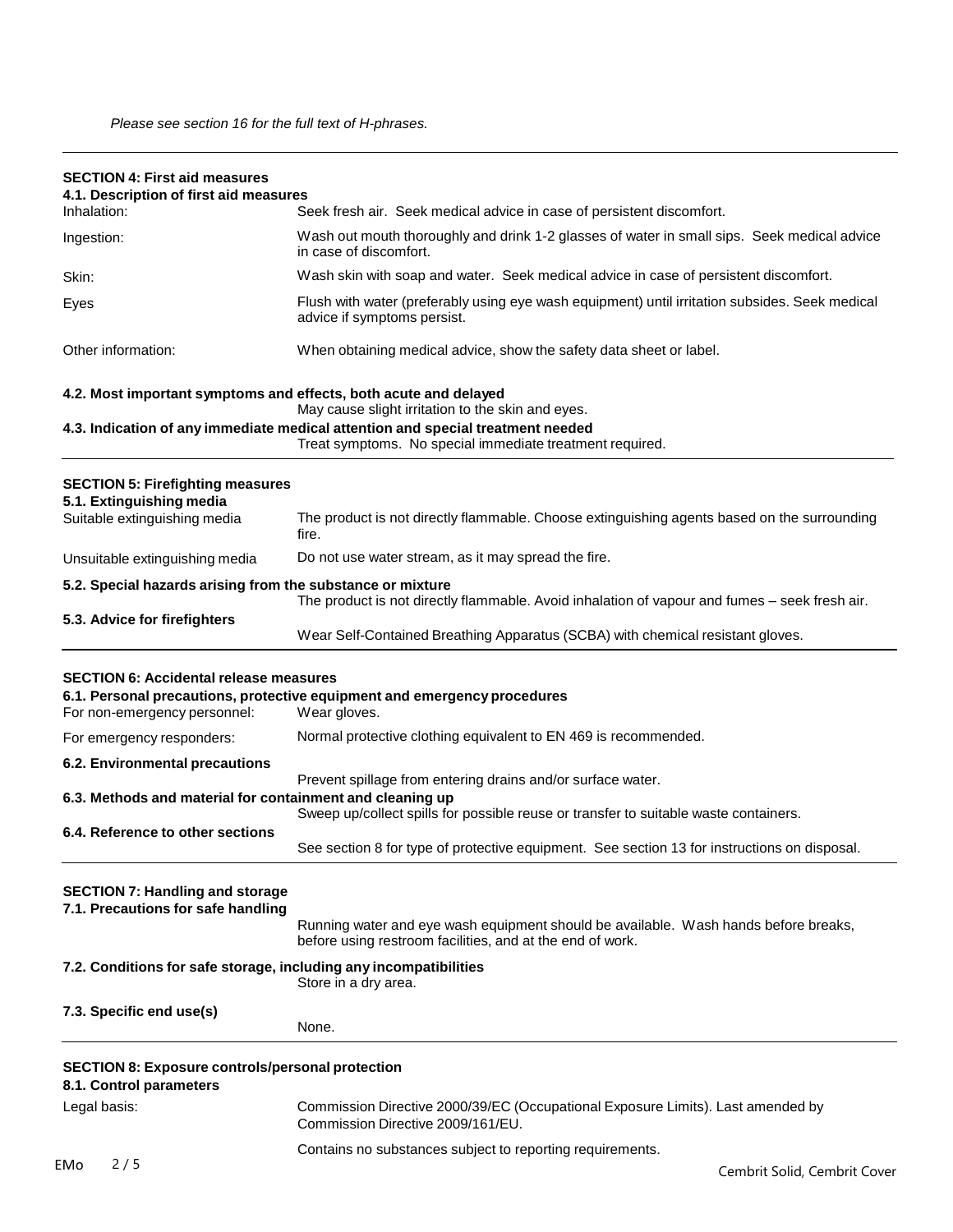| 8.2. Exposure controls<br>Appropriate engineering controls: | Wear the personal protective equipment specified below.                                                                                                                    |
|-------------------------------------------------------------|----------------------------------------------------------------------------------------------------------------------------------------------------------------------------|
| Personal protective equipment,<br>eye/face protection:      | Wear safety goggles if there is a risk of dust contact with eyes. Eye protection must conform to<br>EN 166.                                                                |
| Personal protective equipment,<br>skin protection:          | Wear gloves. Gloves must conform to EN 374.                                                                                                                                |
| Personal protective equipment,<br>respiratory protection:   | Wear respiratory protective equipment with P2 filter when performing dusty work. Respiratory<br>protection must conform to one of the following standards: EN 136/140/145. |
| Environmental exposure controls:                            | Ensure compliance with local regulations for emissions.                                                                                                                    |

# **SECTION 9: Physical and chemical properties**

| <u>ULUITUITU. TII joidal alla olielilleäl properties</u>   |                                                                 |
|------------------------------------------------------------|-----------------------------------------------------------------|
| 9.1. Information on basic physical and chemical properties |                                                                 |
| State:                                                     | Solid substance                                                 |
| Colour:                                                    | Multiple color                                                  |
| Odour:                                                     | No data                                                         |
| Odour threshold:                                           | No data                                                         |
| pH (solution for use):                                     | No data                                                         |
| pH (concentrate):                                          | Approx. 11 (Due to calcium hydroxide, pH will reduce over time) |
| Melting point/freezing point:                              | No data                                                         |
| Initial boiling point and boiling                          |                                                                 |
| range:                                                     | No data                                                         |
| Flash point:                                               | No data                                                         |
| Evaporation rate:                                          | No data                                                         |
| Flammability (solid, gas):                                 | No data                                                         |
| Upper/lower flammability limits:                           | No data                                                         |
| Upper/lower explosive limits:                              | No data                                                         |
| Vapour pressure:                                           | No data                                                         |
| Vapour density:                                            | No data                                                         |
| Relative density:                                          | 1,8                                                             |
| Solubility:                                                | Solubility in water: Insoluble                                  |
| Partition coefficient                                      |                                                                 |
| n-octanol/water:                                           | No data                                                         |
| Auto-ignition temperature:                                 | No data                                                         |
| Decomposition temperature:                                 | >150°C. 250°C: the product loses 90% of its initial strength.   |
| Viscosity:                                                 | No data                                                         |
| Explosive properties:                                      | No data                                                         |
| Oxidising properties:                                      | No data                                                         |
| 9.2. Other information                                     |                                                                 |
|                                                            | None.                                                           |

| <b>SECTION 10: Stability and reactivity</b><br>10.1. Reactivity |                                                                               |
|-----------------------------------------------------------------|-------------------------------------------------------------------------------|
|                                                                 | Not reactive.                                                                 |
| 10.2. Chemical stability                                        | The product is stable when used in accordance with the supplier's directions. |
| 10.3. Possibility of hazardous reactions                        |                                                                               |
|                                                                 | None known.                                                                   |
| 10.4. Conditions to avoid                                       | None known.                                                                   |
| 10.5. Incompatible materials                                    | None known.                                                                   |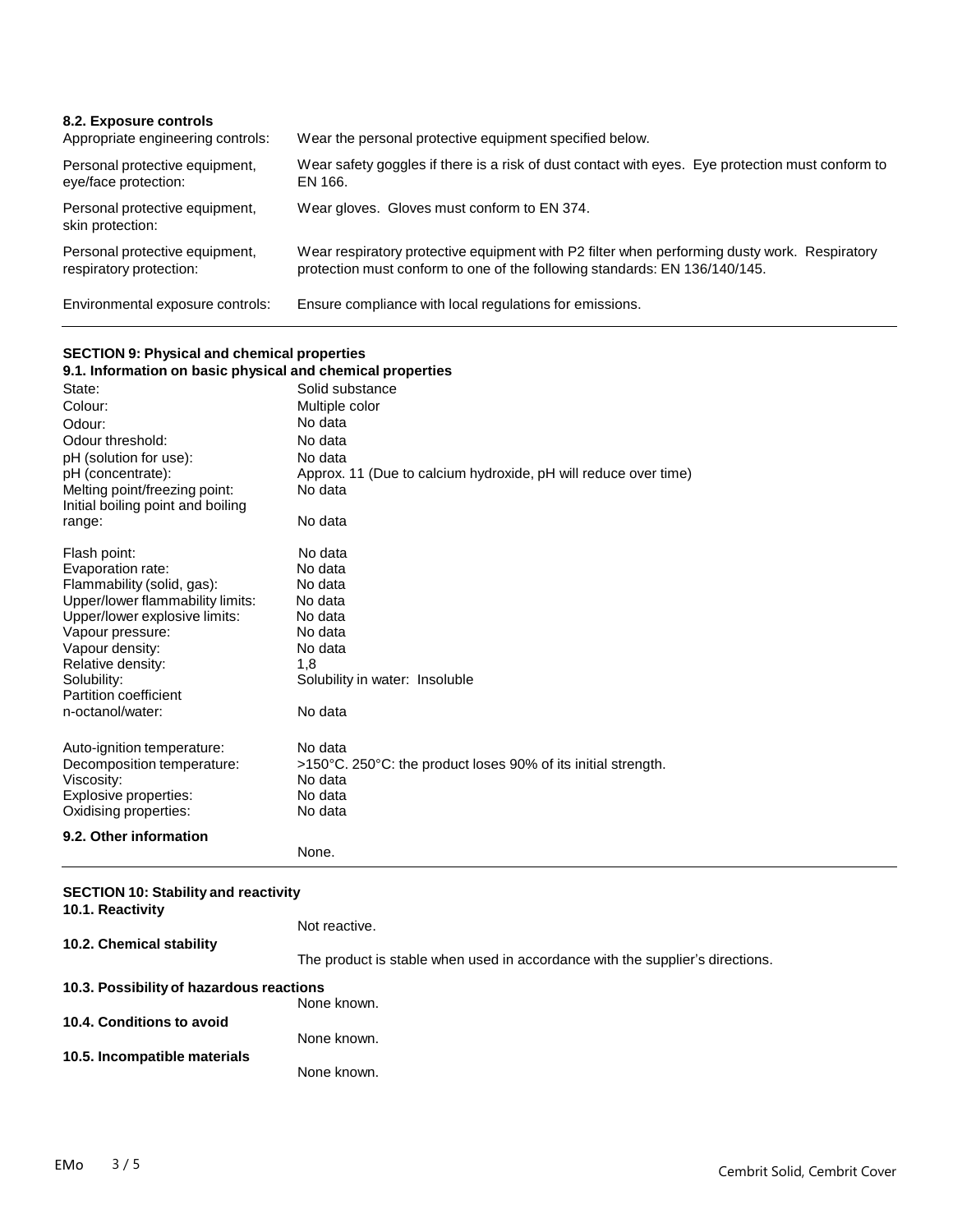### **10.6. Hazardous decomposition products**

None known.

| <b>SECTION 11: Toxicological information</b>        |                                                                                                                                           |  |  |
|-----------------------------------------------------|-------------------------------------------------------------------------------------------------------------------------------------------|--|--|
| 11.1. Information on toxicological effects          |                                                                                                                                           |  |  |
| Acute toxicity - oral:                              | The product does not have to be classified. Test data are not available.                                                                  |  |  |
| Acute toxicity - dermal:                            | The product does not have to be classified. Test data are not available.                                                                  |  |  |
| Acute toxicity - inhalation:                        | The product does not have to be classified. Test data are not available.                                                                  |  |  |
| Skin corrosion/irritation:                          | May cause slight irritation. The product does not have to be classified. Test data are not<br>available.                                  |  |  |
| Serious eye damage/eye irritation:                  | May cause eye irritation. The product does not have to be classified. Test data are not<br>available.                                     |  |  |
| Respiratory sensitisation or skin<br>sensitisation: | The product does not have to be classified. Test data are not available.                                                                  |  |  |
| Germ cell mutagenicity:                             | The product does not have to be classified. Test data are not available.                                                                  |  |  |
| Carcinogenic properties:                            | The product does not have to be classified. Test data are not available.                                                                  |  |  |
| Reproductive toxicity:                              | The product does not have to be classified. Test data are not available.                                                                  |  |  |
| Single STOT exposure:                               | Inhalation of dust may cause irritation to the upper airways. The product does not have to be<br>classified. Test data are not available. |  |  |
| Repeated STOT exposure:                             | The product does not have to be classified. Test data are not available.                                                                  |  |  |
| Aspiration hazard:                                  | The product does not have to be classified. Test data are not available.                                                                  |  |  |
| Other toxicological effects:                        | None known.                                                                                                                               |  |  |

| <b>SECTION 12: Ecological information</b> |                                                                          |  |
|-------------------------------------------|--------------------------------------------------------------------------|--|
| 12.1. Toxicity                            |                                                                          |  |
|                                           | The product does not have to be classified. Test data are not available. |  |
| 12.2. Persistence and degradability       |                                                                          |  |
|                                           | Not expected to be biodegradable.                                        |  |
| 12.3. Bioaccumulative potential           |                                                                          |  |
|                                           | No bioaccumulation expected.                                             |  |
| 12.4. Mobility in soil                    |                                                                          |  |
|                                           | Hardens to a firm, non-mobile mass.                                      |  |
| 12.5. Results of PBT and vPvB assessment  |                                                                          |  |
|                                           | The product does not contain any PBT or vPvB substances.                 |  |
| 12.6. Other adverse effects               |                                                                          |  |
|                                           | None known.                                                              |  |